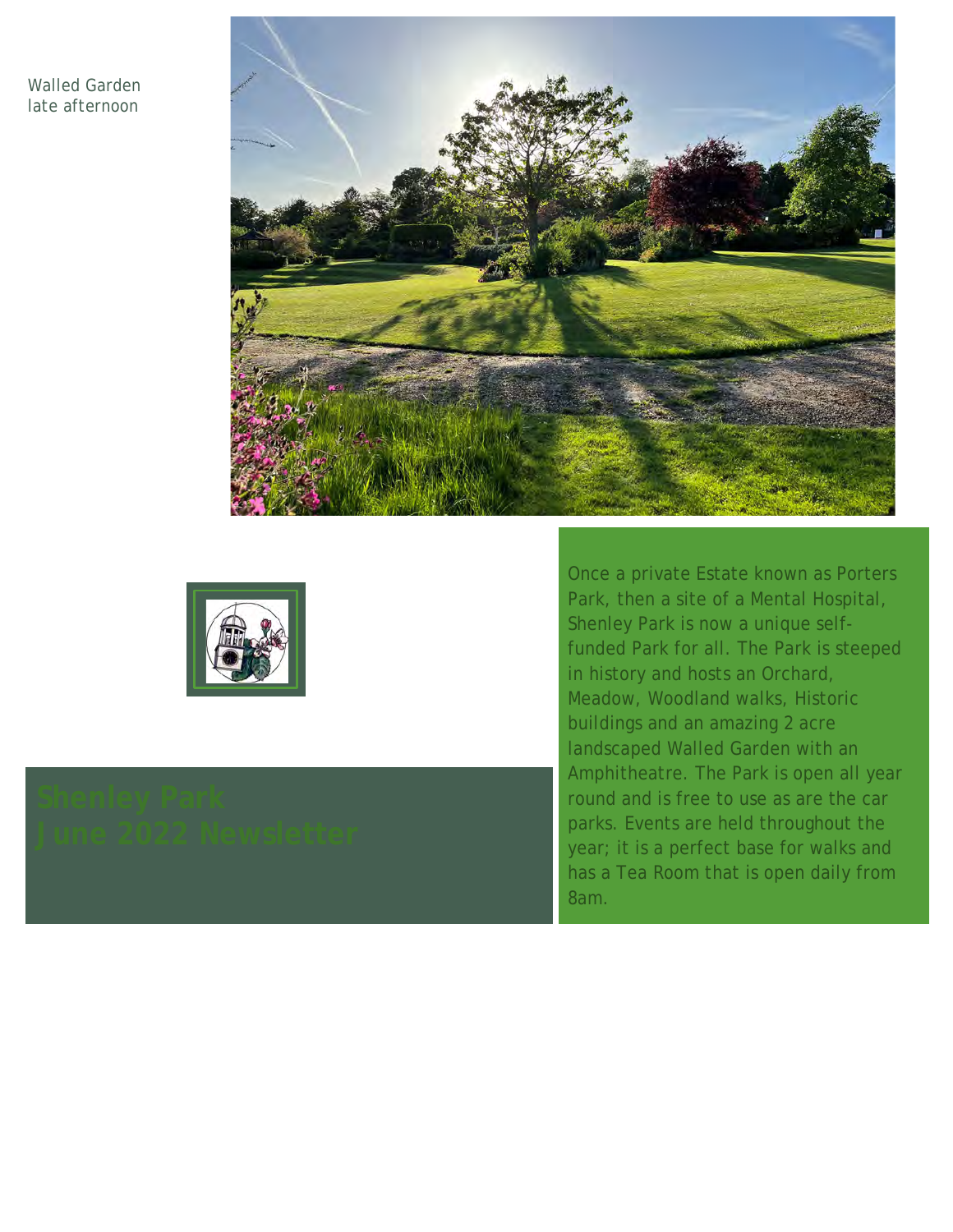## Walled Garden

The Walled Garden commenced summer opening hours whereupon it is open now at weekends\* as well as weekdays between 12-4pm.

At weekends a member of staff will be available to take card payments at the Walled Garden Produce stall. Throughout the year this stall sells aplle juice, plants and seasonal fruit when available.



\*The Garden is sometimes closed for functions, check our website for closure dates.

The Walled Garden had a wonderful purple month of May.

Alas we have like most of the country fallen victim of the box tree caterpillar and have picked several hundred off the plants already. We are using a biological control method alongside the manual removal of the caterpillars, We do hope it works, the plants will come back after the caterpillars have finished.



#### Whats happening in the Park

The warm dry spring might be a problem for some plants in the park but not so for the blossom setting. We have a promising load of apples forming on the trees. Many of these will drop from the tree as is a natural way for the tree to take to maturity just some of those that form.



The cow parsley was particularly extravagant this year together with the bluebells.

Everywhere in the park is looking great, come and see for yourselves.

We have many long grass areas and mown areas, together with paths cut through the long grass areas. Each year we are seeing more wildlife thanks to these areas of long grass and they look good too.

The long grass areas will be cut from July/August onwards. Leaving it like this for lengthier periods helps the wildlife further.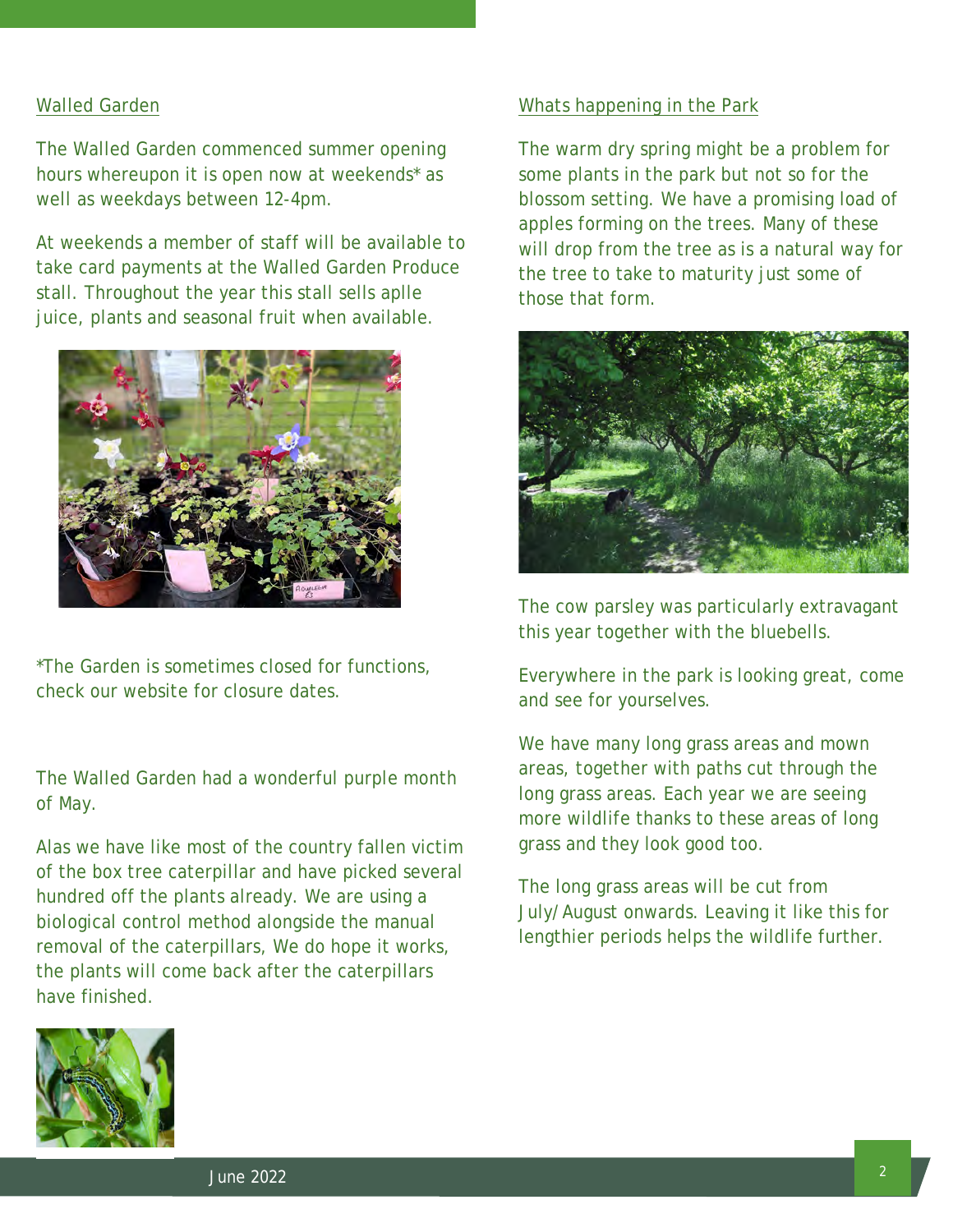#### Outdoor exercise classes

We welcome back yoga into the Walled Garden on Saturday mornings, together with a new fitness class on Friday evenings.





Hatha Yoga<br>Shenley Walled Garden

Hatha Yoga for all ablilites. In the beautiful walled garden. Revitalise your body & mind. Breathe, Stretch, Strengthen.

Saturdays @8am 1 hour **Shenley Walled Garden** £8 to drop in, bring a mat \*weather dependant\*



www.marymclellanyoga.com

## 30 DAYS WILD!

The Wildlife Trust is running a 30 days wild program. It is easy to access and great for doing around the park.

For all ages.

Details can be found at

[30 Days Wild 2022: Sign up | The Wildlife Trusts](https://www.wildlifetrusts.org/30dayswild)

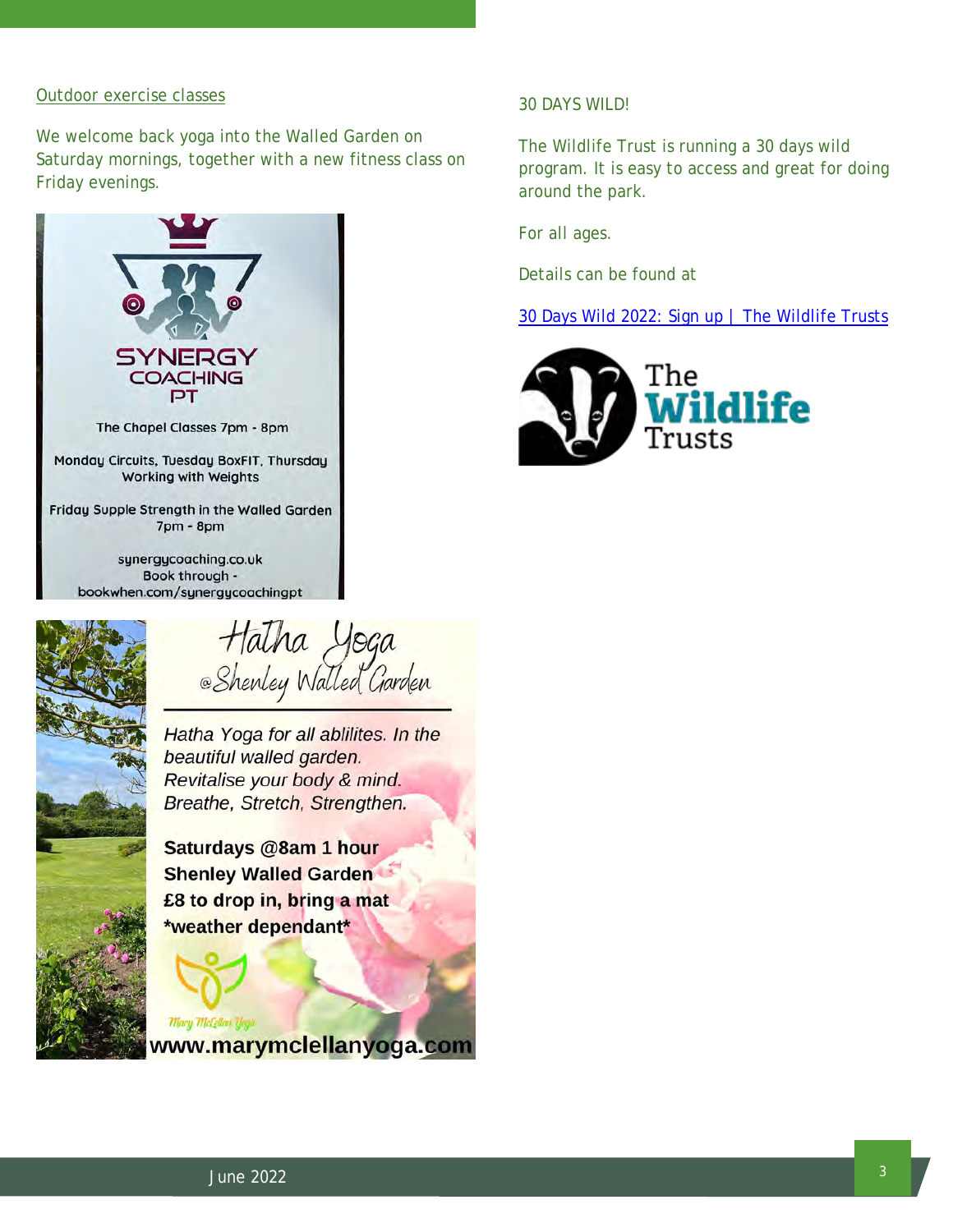

Saturday 25<sup>th</sup> June, 3pm

An afternoon of Jazz by Hertfordshire Big Band

> Sunday 11<sup>th</sup> July, 3pm The Taming of the Shrew

Sunday 17<sup>th</sup> July, 7pm Much Ado About Nothing by The Pantaloons

# **Open Air Theatre and Concerts this summer**

**Tickets are on sale now.**

**Visit our website to book for our summer shows [www.shenleypark.co.uk/events](http://www.shenleypark.co.uk/events)**

Saturday 6<sup>th</sup> August, 7pm War of the Worlds by The Pantaloons

Saturday 20<sup>th</sup> August, 3pm

The Reluctant Dragon by Quantum Theatre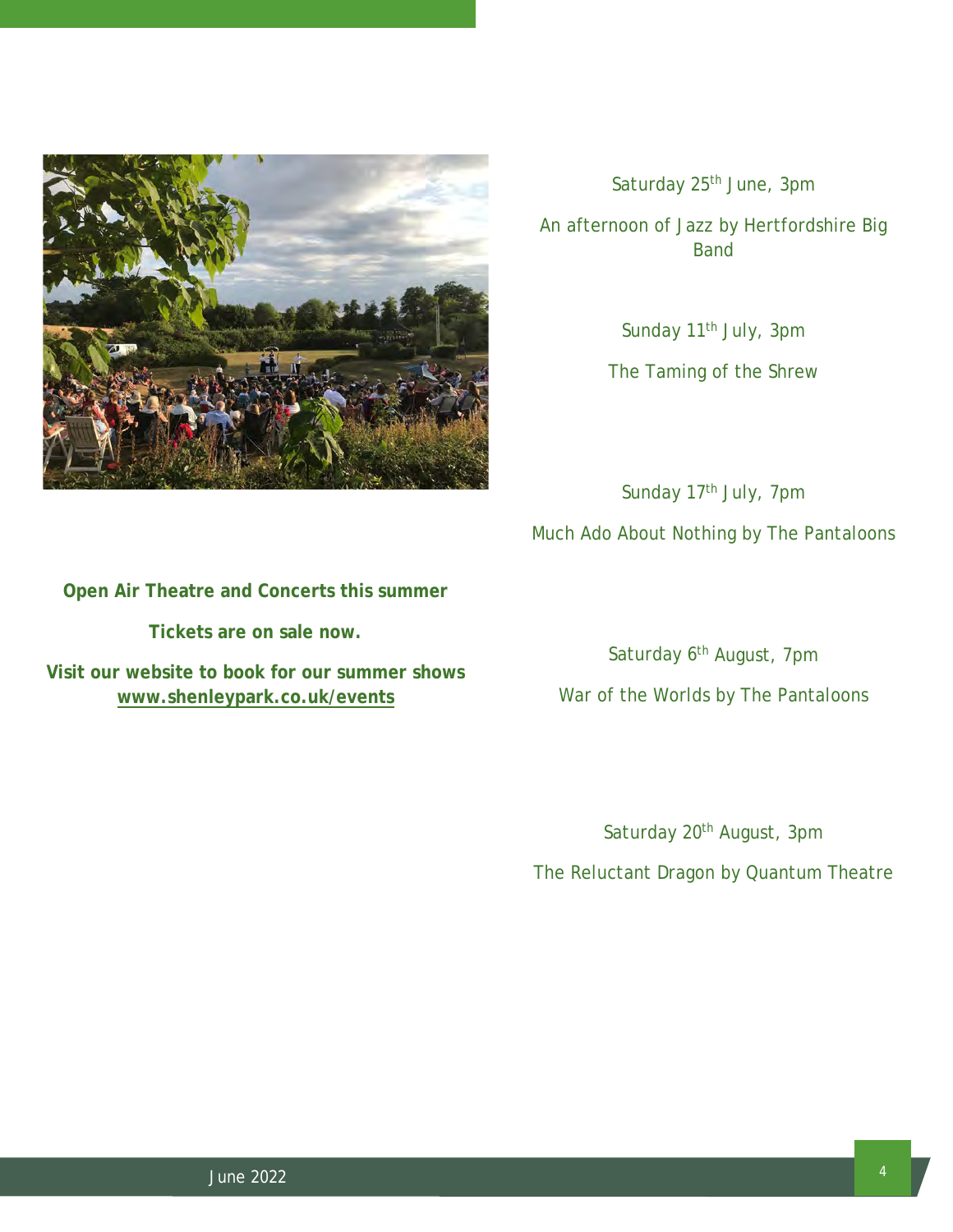The tennis court situation is ongoing, the subsidence in the corners of the area is very costly to fix. We are hoping to install at least one court back into Shenley Park and are awaiting news of a funding application.

We will keep you updated here in our newsletters and on our website.

# Share with us

Website [www.shenleypark.co.uk](http://www.shenleypark.co.uk/) 

Email [info@shenleypark.co.uk](mailto:info@shenleypark.co.uk)

Facebook @ShenleyPark

Instagram

#shenleyparkandwalledgarden Phone 01923 852629

<sup>5</sup> June 2022